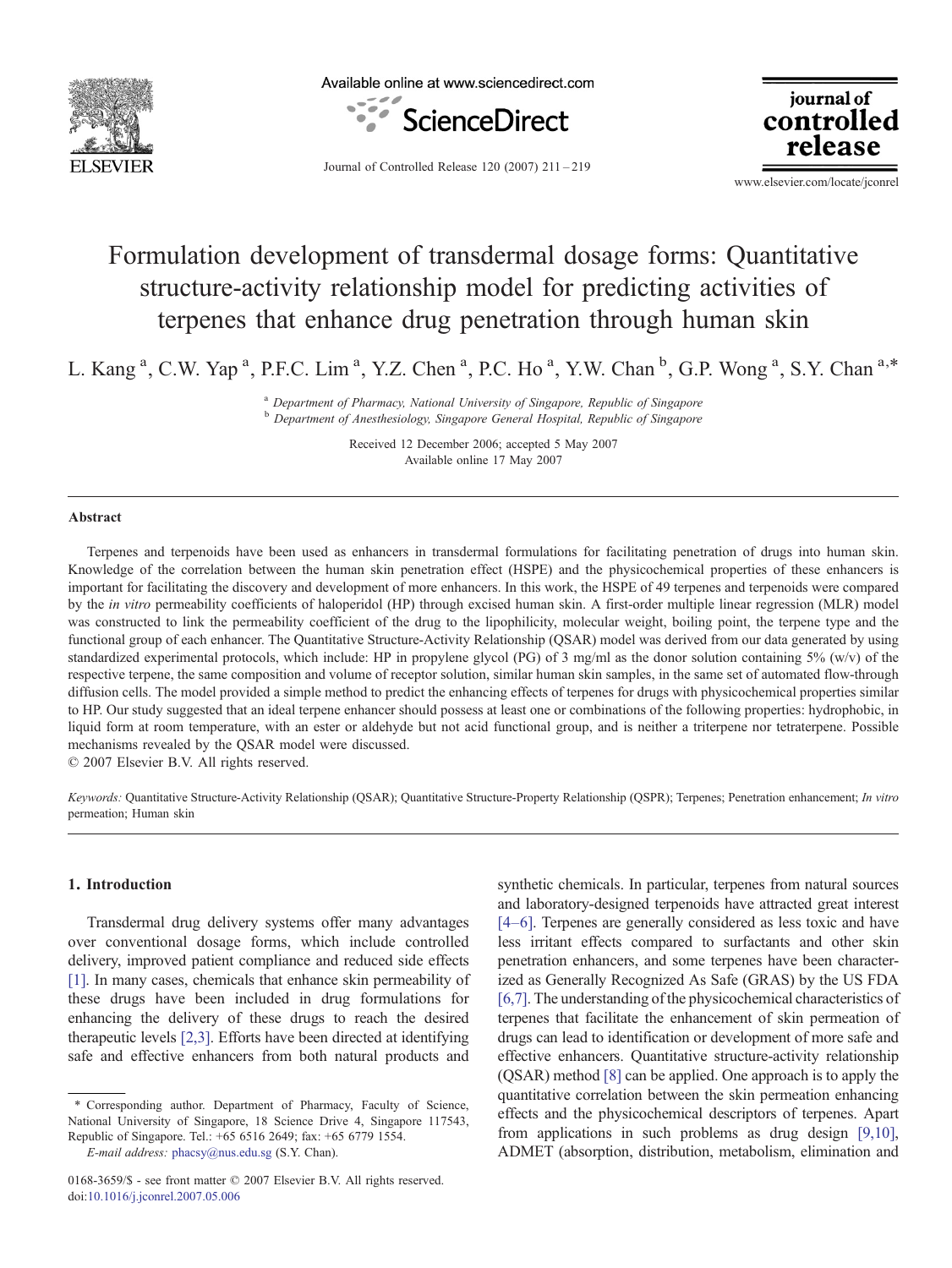toxicity) prediction [\[11,12\],](#page-7-0) and environmental risk assessment [\[13\],](#page-7-0) QSAR has been explored for relating skin permeation of compounds to their physicochemical properties [\[14\].](#page-7-0) In 1990, Flynn compiled 97 human skin permeability coefficients from 15 different literature sources and identified LogP as the most important factor for determining the permeability coefficients [\[15\].](#page-7-0) His study, and other subsequent OSAR studies raised interest in using QSAR for modeling skin permeation [\[14,16](#page-7-0)–26]. These QSAR models provided insights into the mechanism of skin penetration and guidance for permeation studies as well as for predicting permeability of new compounds.

While the relationship between the permeability of permeants and their physicochemical properties has been extensively investigated, some important issues remain to be resolved. For instance, the correlation between the enhancing effects of some monoterpenes and the permeation of 5-fluorouracil has been studied without establishing a QSAR model [\[27\]](#page-7-0). More recently, QSAR models have been constructed for a total of 34 terpenes, 16 pyrrolidinone derivatives and 7 N-acetylprolinate esters with respect to several drugs [\[28\].](#page-8-0) These QSAR models are based on data of different sources and skin types, including human, rats and hairless mouse skins, with each of them 3 types of enhancer exhibiting different penetration enhancing mechanisms. However, these data need more careful analysis when combined into a single dataset as it is difficult to explain the large variations, primarily due to inter-laboratory differences such as skin sample types and sources, solvent systems for the enhancers and experimental protocols.

The aim of this study is to investigate how the physicochemical properties of terpenes influence their enhancing effects on the permeation of a model drug through the human stratum corneum using 49 terpenes, the largest number of enhancers compared in a single study [\[28\].](#page-8-0) The permeability coefficients are determined with standardized methods using human skin samples from abdomen areas of 3 healthy female donors. A full spectrum of terpenes is selected to include monoterpene, sesquiterpene, diterpene, triterpene and tetraterpene with various functional groups ranging from hydrocarbons, alcohols, aldehydes, ester, ketones, to oxides, respectively ([Fig. 1](#page-2-0)).

Multiple linear regression (MLR), which is one of the most common and simplest method for constructing QSAR models, was used in this study [\[29](#page-8-0)–31]. The advantage of MLR is that it is simple to use and the derived models are easy to interpret. A selected set of physicochemical properties of terpenes was used as the predictor variables and the permeability coefficients  $(K_p)$ of the model drug, haloperidol (HP), in solutions containing different terpenes, were chosen as the response variable. HP is a suitable candidate for transdermal delivery and there is a clinical need to develop such a dosage form [\[32,33\].](#page-8-0) By nature, it is a hydrophobic molecule with low molecular weight ([Fig. 1](#page-2-0)). The only long-lasting formulation is its ester, the haloperidol decanoate, for intramuscular injection, which, however, has disadvantages such as injection pain, marked inter-individual variation and complex administration regime. It is important to develop an alternative for its maintenance therapy to prevent the relapse of psychosis. The solvent, propylene glycol (PG), is commonly used in skincare products.

#### 2. Materials and methods

#### 2.1. Materials

The following chemicals were purchased from Sigma-Aldrich Chemical Company (Steinheim, Germany): Haloperidol, droperidol, DL-lactic acid, anitibiotic antimycotic solution (100 $\times$ ), propylene glycol, terpinolene,  $\alpha$ -phellandrene, ocimene, myrcene, (1R)-(−)-myrtenal, (S)-(−)-perillaldehyde, carvacrol, thymol,  $(R)$ - $(-)$ -carvone,  $(1R)$ - $(-)$ -myrtenol,  $(-)$ - $\alpha$ thujone, (R)-(+)-pulegone, (+)-dihydrocarvone, (−)-carveol, citral, (−)-isopulegol, (+)-dihydrocarveol, (−)-dihydrocarveol, (S)-(-)-citronellal, geraniol, nerol, (±)-linalool, menthone, βcitronellol, L-(−)-menthol, cyclohexanemethanol, A-humulene, (−)-α-cedrene, (+)-β-cedrene, (+)-aromadendrene, (+)-longifolene, (−)-trans-caryophyllene, (−)-caryophyllene oxide, (−) epiglobulol, (−)-guaiol, (+)-cedrol, (−)-isolongifolol, (−)-αsantonin, octisalate, (+)-cedryl acetate, retinol, phytol, squalene. The following terpenes were purchased from TCI chemical company (Kyoto, Japan):  $(\pm)$ -α-bisabolol, farnesol,  $(\pm)$ nerolidol, eucarvone, retinoic acid, β-carotene. All other chemical reagents were of at least reagent grades and used as supplied without further purification.

## 2.2. Analytical method

Drug concentrations were determined by a reversed phase HPLC method  $(C_{18}$  column, Agilent, Germany) [\[32\].](#page-8-0) A photodiode array (PDA) detector was used to obtain the chromatographs corresponding to the wavelengths ranging from 170 to 800 nm. Mobile phase consisted of 0.05 M phosphate buffer (pH adjusted to 3) and acetonitrile at a ratio of 50:50. Droperidol was used as an internal standard. Flow rate was 1.3 ml/min and injection volume was 100 μl. Retention times of the internal standard and drug were approximately 4.9 and 6.7 min at 254 nm, respectively. Mean peak area ratios of the drug and internal standard in 0.03% (v/v) lactic acid were linearly related to the drug concentrations for the samples containing 20 to 1000 ng/ml  $(r^2 = 0.9990)$ .

## 2.3. Solubility study of HP

30 mg of HP was added to 1 ml of 5% (w/v) terpene solution in PG in plastic cuvettes. The cuvettes were sonicated for 1 h in a water bath at 37 °C and kept at 37 °C for up to 72 h. The solution was then centrifuged at 16,000 rpm for 5 min and then 100 μl of the solution from PG phase was carefully withdrawn. The centrifugation time for β-carotene was 15 min to achieve better phase separation. The solution was diluted appropriately with the mobile phase solution before HPLC assay.

The results [\(Table 1](#page-3-0)) showed that out of 49 terpenes, only (R)-(−)-carvone (2.43 mg/ml) and terpinolene (2.30 mg/ml) made the solubility of HP slightly lower than 3 mg/ml. In order to use the same concentration gradient across the epidermis, i.e, 3 mg/ml, it is impossible to use the same thermodynamic activity, i.e., the saturated solution of HP, for all the terpenes. The choice for the permeation study is to make the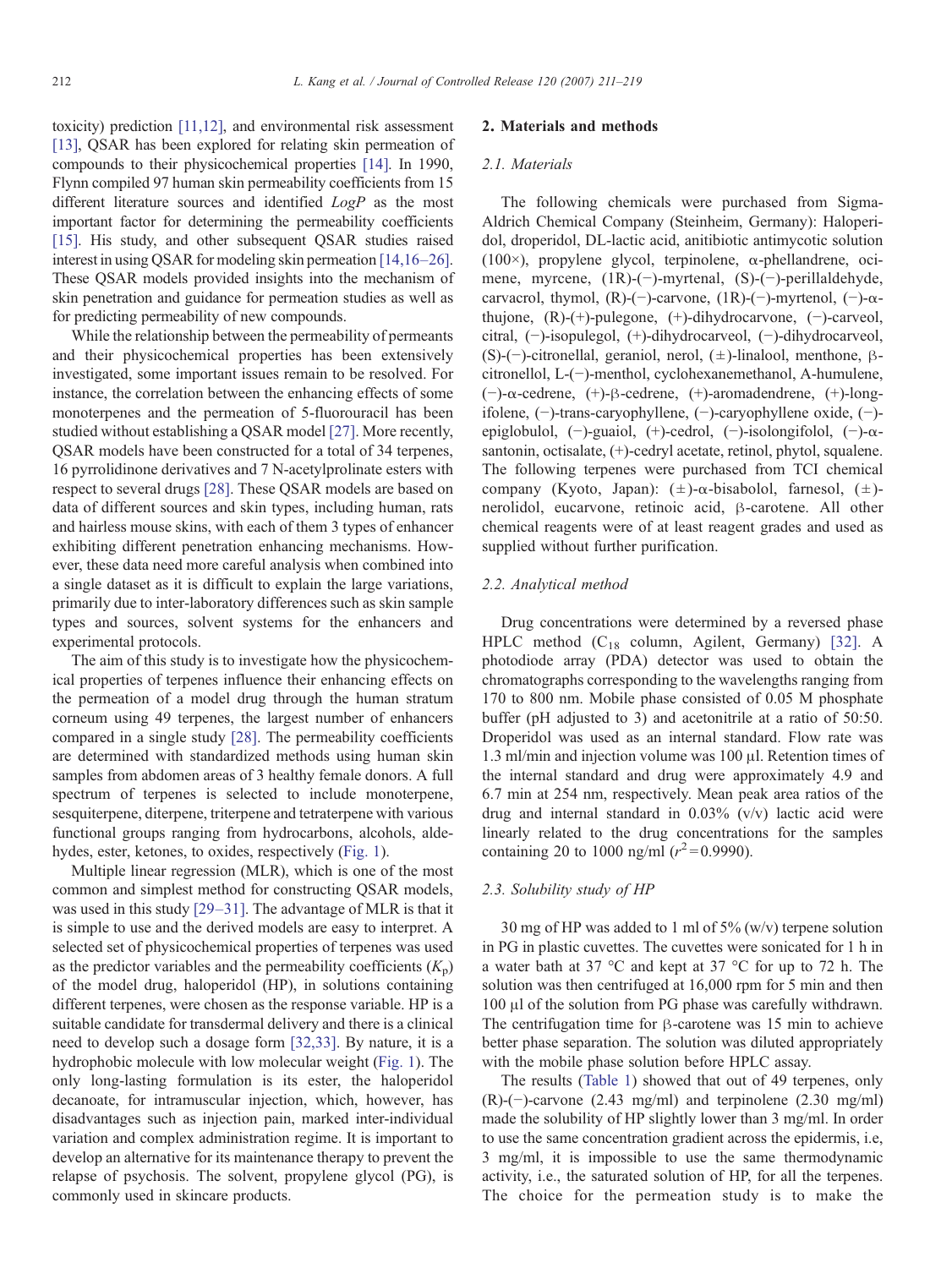<span id="page-2-0"></span>concentration gradient constant so that other unknown variables which also influence the permeation coefficient can be elucidated.

#### 2.4. Preparation of human epidermis

Abdominal skin was obtained from 3 different Chinese female donors with informed consent after plastic surgery. Epidermal samples were prepared by immersing the whole skin in 60 °C water for 2 min, followed by careful removal of the epidermis from the connective tissues [\[34\]](#page-8-0). Samples were stored in plastic bags at −80 °C until use. Prior to permeation experiments, these epidermal samples with the stratum corneum sides up were equilibrated by allowing them to float over 0.9% (w/v) sodium chloride solution containing antibacterial antimycotic solution (1 in 100 dilution) at  $22 \pm 1$  °C for 2 h.

#### 2.5. In vitro permeation study with human epidermis

Flow-through type diffusion cells were used for the permeation studies [\[35\].](#page-8-0) Human epidermis was mounted between donor and





receptor compartments and excessive skin at the sides was trimmed off to minimize lateral diffusion. Stratum corneum faced Fig. 1. The molecular structures of haloperidol, propylene glycol and 49 terpenes. towards the donor compartment and the circular skin area for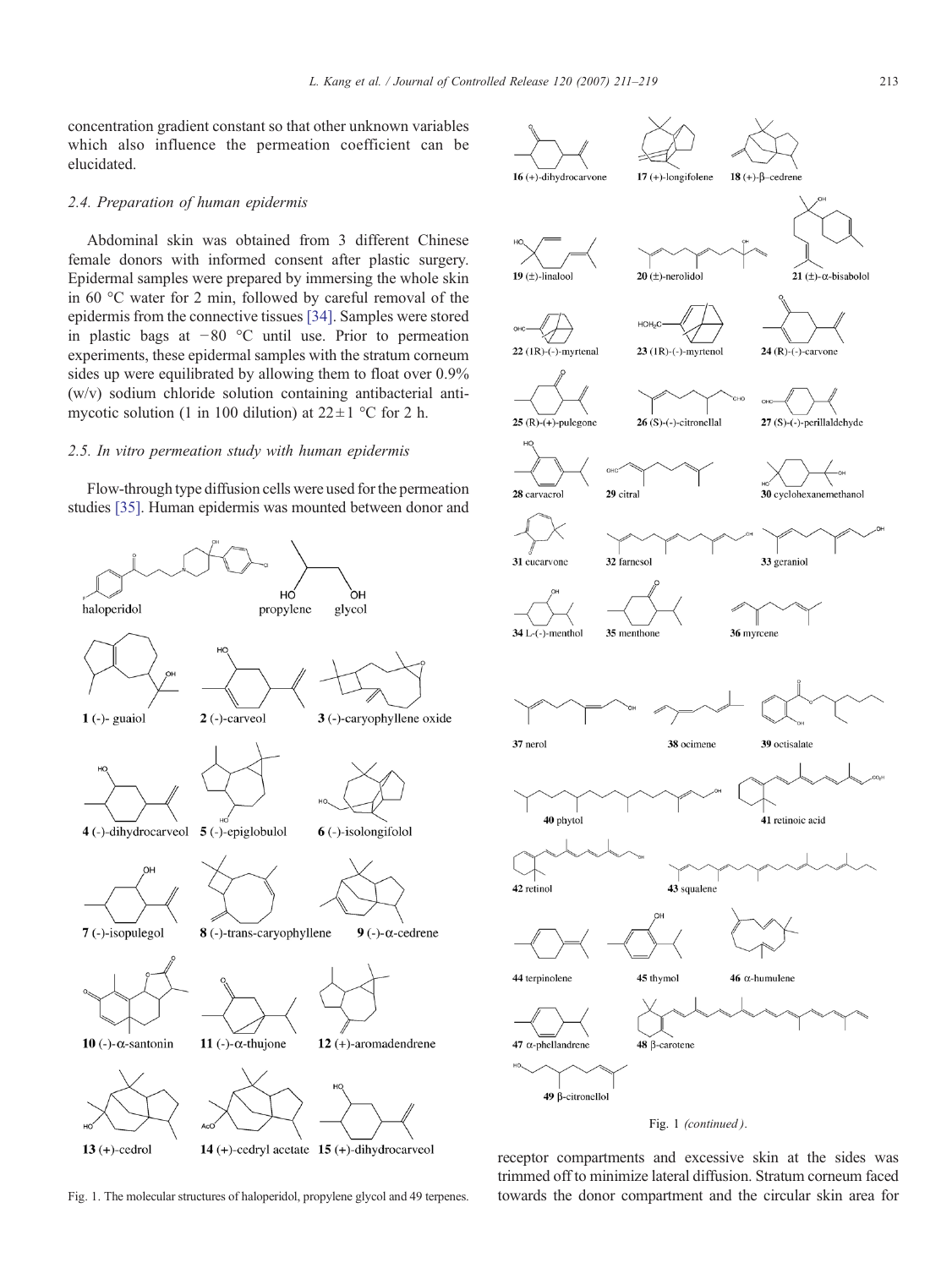<span id="page-3-0"></span>

| Table 1                                                                             |  |  |
|-------------------------------------------------------------------------------------|--|--|
| The second column is the name of each terpene, followed by its CAS entry and purity |  |  |

| No.                      | Terpene Name, [CAS] and purity / %                                  | $\mathcal T$             | MW               | $mp$ <sup>o</sup> $C$ | bp/°C                    | LogP         | $Sol/mg.ml^{-1}$                   | $Log K_p$ /cm h                      |
|--------------------------|---------------------------------------------------------------------|--------------------------|------------------|-----------------------|--------------------------|--------------|------------------------------------|--------------------------------------|
| $\boldsymbol{0}$         | Haloperidol                                                         | $\overline{\phantom{0}}$ |                  |                       |                          | 3.36         | $3.08 \pm 0.28$                    | $-9.04 \pm 0.06$                     |
| $\mathbf{1}$             | $(-)$ -guaiol [489-86-1] 99                                         | $\overline{2}$           | 222.37           | 90                    | 288                      | 4.75         | $4.73 \pm 0.31$                    | $-8.88 \pm 0.61$                     |
| $\sqrt{2}$               | $(-)$ -carveol [99-48-9] 97                                         | $\mathbf{1}$             | 152.23           | Liquid                | 232                      | 2.68         | $6.32 \pm 0.59$                    | $-6.45 \pm 0.15$                     |
| $\sqrt{3}$               | $(-)$ -caryophyllene oxide [1139-30-6] 99                           | $\overline{c}$           | 220.35           | 63                    | 280                      | 4.57         | $4.49 \pm 0.38$                    | $-6.78 \pm 0.68$                     |
| $\overline{\mathcal{L}}$ | (-)-dihydrocarveol [20549-47-7] 97                                  | $\mathbf{1}$             | 154.25           | Liquid                | 220                      | 2.92         | $5.89 \pm 0.45$                    | $-8.87 \pm 0.10$                     |
| 5                        | (-)-epiglobulol [88728-58-9] 95                                     | $\sqrt{2}$               | 222.37           | Liquid                | 294                      | 4.81         | $4.95 \pm 0.38$                    | $-4.41 \pm 0.01$                     |
| 6                        | (-)-isolongifolol [1139-17-9] 99                                    | $\overline{c}$           | 222.37           | 112                   | $\overline{\phantom{0}}$ | 4.05         | $4.63 \pm 0.19$                    | $-8.55 \pm 0.06$                     |
| $\boldsymbol{7}$         | $(-)$ -isopulegol [89-79-2] 99                                      | $\mathbf{1}$             | 154.25           | Liquid                | 197                      | 2.93         | $6.60 \pm 0.49$                    | $-8.35 \pm 0.21$                     |
| $\,$ $\,$                | $(-)$ -trans-caryophyllene [87-44-5] 99                             | $\overline{c}$           | 204.35           | Liquid                | 268                      | 6.78         | $5.09 \pm 0.02$                    | $-7.28 \pm 0.02$                     |
| 9                        | $(-)$ -α-cedrene [469-61-4] 99                                      | $\overline{c}$           | 204.35           | Liquid                | 263                      | 6.38         | $4.62 \pm 0.10$                    | $-6.89 \pm 0.03$                     |
| 10                       | $(-)$ -α-santonin [481-06-1] 98                                     | $\sqrt{2}$               | 246.30           | 171                   | 423                      | 1.80         | $5.71 \pm 0.38$                    | $-7.58 \pm 0.30$                     |
| 11                       | $(-)$ - $\alpha$ -thujone [76231-76-0] 96                           | $\mathbf{1}$             | 152.23           | Liquid                | 206                      | 1.90         | $6.83 \pm 0.08$                    | $-8.52 \pm 0.14$                     |
| 12                       | (+)-aromadendrene [489-39-4] 97                                     | $\sqrt{2}$               | 204.35           | Liquid                | 258                      | 6.41         | $4.77 \pm 0.15$                    | $-7.40 \pm 0.08$                     |
| 13                       | (+)-cedrol [77-53-2] 99                                             | $\overline{c}$           | 222.37           | 84                    | 277                      | 4.77         | $4.35 \pm 0.12$                    | $-7.96 \pm 0.00$                     |
| 14                       | (+)-cedryl acetate [77-54-3] 95                                     | $\overline{c}$           | 264.40           | 45                    | 292                      | 5.67         | $5.76 \pm 0.35$                    | $-5.52 \pm 0.33$                     |
| 15                       | (+)-dihydrocarveol [22567-21-1] 97                                  | $\,1\,$                  | 154.25           | Liquid                | 220                      | 2.92         | $6.28 \pm 0.53$                    | $-8.71 \pm 0.08$                     |
| 16                       | (+)-dihydrocarvone [7764-50-3] 98                                   | $\mathbf{1}$             | 152.23           | Liquid                | 222                      | 2.47         | $6.92 \pm 0.18$                    | $-7.17 \pm 0.05$                     |
| $17\,$                   | (+)-longifolene [475-20-7] 99                                       | $\sqrt{2}$               | 204.35           | Liquid                | 252                      | 6.39         | $4.55 \pm 0.18$                    | $-7.42 \pm 0.01$                     |
| 18                       | $(+)$ - $\beta$ -cedrene [546-28-1] 97                              | $\overline{c}$           | 204.35           | Liquid                | 263                      | 6.37         | $4.72 \pm 0.13$                    | $-7.01 \pm 0.06$                     |
| 19                       | $(\pm)$ -linalool [78-70-6] 96                                      | $\,1$                    | 154.25           | Liquid                | 199                      | 3.28         | $5.05 \pm 0.13$                    | $-8.97 \pm 0.29$                     |
| 20                       | $(\pm)$ -nerolidol [7212-44-4] 97                                   | $\sqrt{2}$               | 222.37           | Liquid                | 276                      | 5.31         | $5.10 \pm 0.20$                    | $-4.59 \pm 0.05$                     |
| 21                       | $(\pm)$ - $\alpha$ -bisabolol [515-69-5] 99                         | $\overline{c}$           | 222.37           | Liquid                | 315                      | 5.01         | $6.26 \pm 0.48$                    | $-5.25 \pm 0.30$                     |
| 22                       | $(1R)$ - $(-)$ -myrtenal [564-94-3] 98                              | $\mathbf{1}$             | 150.22           | Liquid                | 216                      | 2.52         | $7.27 \pm 0.16$                    | $-5.29 \pm 0.06$                     |
| 23                       | $(1R)$ - $(-)$ -myrtenol [515-00-4] 95                              | $\mathbf{1}$             | 152.23           | Liquid                | 225                      | 2.64         | $5.51 \pm 0.05$                    | $-828 \pm 0.04$                      |
| 24                       | $(R)$ - $(-)$ -carvone [6485-40-1] 98                               | $\mathbf{1}$             | 150.22           | Liquid                | 231                      | 2.27         | $2.43 \pm 0.19$                    | $-7.56 \pm 0.11$                     |
| 25                       | $(R)-(+)$ -pulegone [89-82-7] 98                                    | $\mathbf{1}$             | 152.23           | Liquid                | 229                      | 2.56         | $3.53 \pm 0.07$                    | $-6.63 \pm 0.25$                     |
| 26                       | $(S)$ - $(-)$ -citronellal [5949-05-3] 96                           | $\mathbf{1}$             | 154.25           | Liquid                | 208                      | 3.48         | $9.43 \pm 0.61$                    | $-4.83 \pm 0.03$                     |
| $27\,$                   | $(S)$ - $(-)$ -perillaldehyde [18031-40-8]                          | $\mathbf{1}$             | 150.22           | Liquid                | 238                      | 2.81         | $6.34 \pm 0.06$                    | $-6.59 \pm 0.09$                     |
| 28                       | Carvacrol [499-75-2] 98                                             | $\mathbf{1}$             | 150.22           | 3.5                   | 237                      | 3.28         | $5.84 \pm 0.26$                    | $-8.44 \pm 032$                      |
| 29                       | Citral [5392-40-5] 96                                               | $\mathbf{1}$             | 152.23           | Liquid                | 229                      | 3.17         | $6.33 \pm 0.62$                    | $-5.08 \pm 0.03$                     |
| 30                       | Cyclohexanemethanol [565-50-4] 99                                   | $\mathbf{1}$             | 172.76           | 117                   | 265                      | 1.07         | $5.16 \pm 0.14$                    | $-8.08 \pm 0.55$                     |
| 31                       | Eucarvone [503-93-5]                                                | $\mathbf{1}$             | 150.22           | Liquid                | 227                      | 2.21         | $5.47 \pm 0.02$                    | $-7.60 \pm 0.04$                     |
| 32                       | Farnesol [4602-84-0] 97                                             | $\overline{2}$           | 222.37           | Liquid                | 283                      | 5.31         | $5.65 \pm 0.26$                    | $-6.72 \pm 0.36$                     |
| 33                       | Geraniol [106-24-1] 98                                              | $\mathbf{1}$             | 154.25           | Liquid                | 230                      | 3.28         | $6.11 \pm 0.69$                    | $-7.43 \pm 024$                      |
| 34                       | L- $(-)$ -menthol [2216-51-5] 98                                    | $\mathbf{1}$             | 156.27           | 43                    | 215                      | 3.20         | $5.11 \pm 0.51$                    | $-7.34 \pm 0.05$                     |
| 35                       | Menthone [14073-97-3] 90                                            | $\mathbf{1}$             | 154.25           | Liquid                | 209                      | 2.63         | $7.53 \pm 0.08$                    | $-8.72 \pm 0.05$                     |
| 36                       | Myrcene [123-35-3] 95                                               | $\mathbf{1}$             | 136.23           | Liquid                | 167                      | 4.58         | $6.03 \pm 0.66$                    | $-5.43 \pm 020$                      |
| 37                       | Nerol [106-25-2] 97                                                 | $\mathbf{1}$             | 154.25           | Liquid                | 230                      | 3.28         | $5.54 \pm 0.20$                    | $-7.80 \pm 0.01$                     |
| 38                       | Ocimene [3338-55-4] 70                                              | $\mathbf{1}$             | 136.23           | Liquid                | 175                      | 4.70         | $7.74 \pm 0.70$                    | $-5.41 \pm 0.01$                     |
| 39                       | Octisalate [118-60-5] 99                                            | $\sqrt{2}$               | 250.33           | Liquid                | 332                      | 5.77         | $3.14 \pm 0.34$                    | $-5.19 \pm 014$                      |
| 40                       | Phytol [7541-49-3] 97                                               | $\mathfrak z$            | 296.53           | Liquid                | 336                      | 8.66         | $4.77 \pm 0.31$                    | $-5.13 \pm 0.02$                     |
| 41                       | Retinoic acid [302-79-4] 98                                         | 3                        | 300.44           | 146                   | 463                      | 6.83         | $8.79 \pm 1.46$                    | $-12.13 \pm 0.90$                    |
| 42                       | Retinol [68-26-8] 97                                                | 3                        | 286.45           | 63                    | 421                      | 6.84         | $7.11 \pm 0.23$                    | $-6.71 \pm 0.06$                     |
| 43                       | Squalene [111-02-4] 97                                              | $\overline{4}$           | 410.72           | Liquid                | 429                      | 13.09        | $3.91 \pm 0.16$                    | $-8.56 \pm 0.07$                     |
| 44                       | Terpinolene [586-62-9] 97                                           | $\mathbf{1}$             | 136.23           | Liquid                | 182                      | 4.67         | $2.30 \pm 0.10$                    | $-7.01 \pm 0.48$                     |
|                          |                                                                     | $\mathbf{1}$             |                  | 51                    |                          |              |                                    |                                      |
| 45                       | Thymol [89-83-8] 98                                                 | $\sqrt{2}$               | 150.22           |                       | 233<br>276               | 3.28<br>7.03 | $6.69 \pm 0.55$                    | $-8.29 \pm 0.10$                     |
| 46<br>47                 | $α$ -humulene [6753-98-6] 99<br>$\alpha$ -phellandrene [99-83-2] 92 | $\mathbf{1}$             | 204.35<br>136.23 | Liquid<br>Liquid      | 171                      | 4.43         | $5.28 \pm 0.43$<br>$4.83 \pm 0.21$ | $-6.23 \pm 0.03$<br>$-4.96 \pm 0.00$ |
| 48                       | β-carotene [7235-40-7] 102.8                                        | 5                        | 536.87           | 181                   | 655                      | 15.51        | $18.6 \pm 1.60$                    | $-11.15 \pm 0.19$                    |
| 49                       |                                                                     | $\mathbf{1}$             |                  |                       | 225                      |              |                                    |                                      |
|                          | β-citronellol [106-22-9] 95                                         |                          | 156.27           | Liquid                |                          | 3.38         | $5.29 \pm 0.20$                    | $-7.66 \pm 0.26$                     |

The third column T indicates the terpene category. Key: 1 monoterpene, 2 sesquiterpene, 3 diterpene, 4 triterpene, 5 tetraterpene. The fourth to seventh columns are molecular weight, melting point, boiling point and LogP of each terpene, respectively. The boiling point of (−)-isolongifolol is not available and is estimated at 300 °C to be similar to the boiling points of other sesquiterpenes. The eighth column, Sol, is the solubility of HP in PG at 37 °C with or without 5% (w/v) enhancer. The last column  $K_p$  is the in vitro permeability coefficient of HP though human stratum corneum. Data are given as Mean  $\pm$  SD. For column 8 and 9, the data were determined experimentally in the lab. The other data were obtained from SciFinder Scholar® and original product information.

permeation was  $0.785 \text{ cm}^2$ . Since the solubility of HP in  $0.03\%$ (v/v) lactic acid solution is approximately 1 mg/ml, the receptor solution of 500 ml of 0.03% (v/v) lactic acid solution containing 1% (v/v) antibacterial antimycotic solution was placed in the reservoir bottle and allowed to flow through the receptor compartment at 0.75 ml/h. The pH of the receptor solution was

approximately 3.3 but that did not affect the integrity of the epidermis [\[32\].](#page-8-0) Receptor solution was thoroughly degassed to prevent the formation of bubbles beneath the epidermis. An antibacterial and antimycotic solution was added to the receptor solutions to minimize the microbial contamination in samples during analysis. Solutions of HP (3 mg/ml) in PG with  $5\%$  (w/v)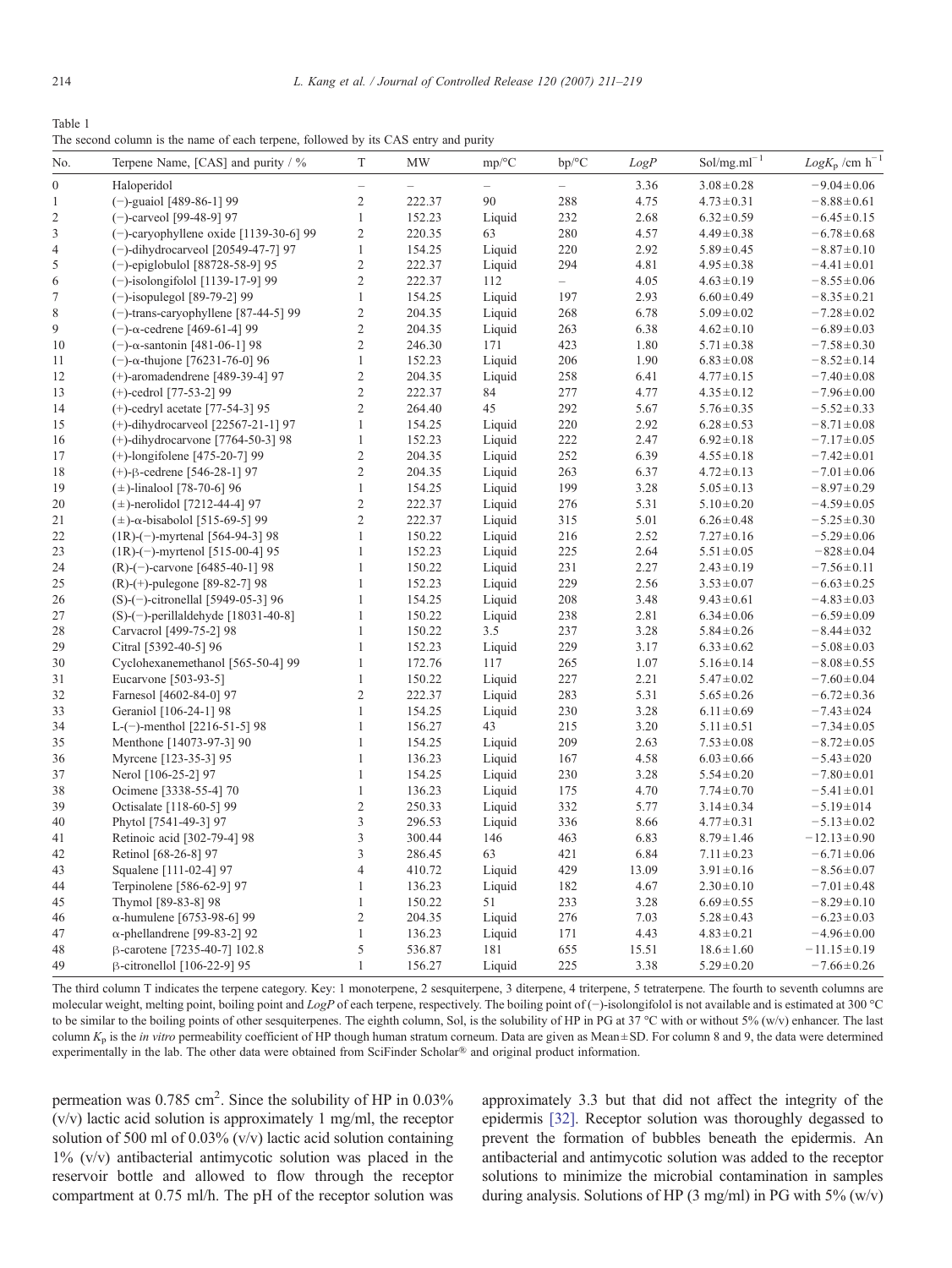enhancer or without enhancer (control) were prepared. When the solubility of HP fell below 3 mg/ml, the solution used was at the actual concentration, for example, the concentration of HP in PG with 5% (w/v) (R)-(−)-carvone is 2.43 mg/ml ([Table 1\)](#page-3-0). A 1-ml solution was added to the donor compartment and covered with Parafilm® to minimize the contamination of the solution. Ambient temperature of the cells was controlled at 37 °C by a heater/circulator (Haake, Germany). The receptor solutions were pumped by a 16-channel peristaltic cassette pump (Ismatec,

Table 2

The second column is the lag time of the permeation and the third column is the correlation coefficient of the linear portion of the permeation profiles

| No. | Terpene name, [CAS] and purity/%            | $L/\hbar$        | $r^2$             |
|-----|---------------------------------------------|------------------|-------------------|
| 0   | Haloperidol                                 | $17.72 \pm 1.72$ | $0.999 \pm 0.000$ |
| 1   | $(-)$ -guaiol [489-86-1] 99                 | $18.54 \pm 5.90$ | $0.999 \pm 0.000$ |
| 2   | $(-)$ -carveol [99-48-9] 97                 | $21.83 \pm 6.65$ | $1.000 \pm 0.000$ |
| 3   | $(-)$ -caryophyllene oxide [1139-30-6] 99   | $24.94 \pm 18.4$ | $0.989 \pm 0.012$ |
| 4   | $(-)$ -dihydrocarveol [20549-47-7] 97       | $18.17 \pm 9.44$ | $0.997 \pm 0.000$ |
| 5   | (-)-epiglobulol [88728-58-9] 95             | $54.13 \pm 39.6$ | $0.993 \pm 0.002$ |
| 6   | (-)-isolongifolol [1139-17-9] 99            | $14.09 \pm 0.76$ | $0.994 \pm 0.000$ |
| 7   | $(-)$ -isopulegol [89-79-2] 99              | $26.98 \pm 7.62$ | $0.997 \pm 0.000$ |
| 8   | $(-)$ -trans-caryophyllene [87-44-5] 99     | $18.13 \pm 1.03$ | $0.998 \pm 0.000$ |
| 9   | $(-)$ - $\alpha$ -cedrene [469-61-4] 99     | $16.59 \pm 2.41$ | $0.999 \pm 0.000$ |
| 10  | $(-)$ - $\alpha$ -santonin [481-06-1] 98    | $19.82 \pm 4.22$ | $0.999 \pm 0.000$ |
| 11  | $(-)$ - $\alpha$ -thujone [76231-76-0] 96   | $23.18 \pm 7.03$ | $1.000 \pm 0.000$ |
| 12  | (+)-aromadendrene [489-39-4] 97             | $18.10 \pm 0.56$ | $0.997 \pm 0.001$ |
| 13  | (+)-cedrol [77-53-2] 99                     | $19.98 \pm 1.32$ | $0.991 \pm 0.006$ |
| 14  | (+)-cedryl acetate [77-54-3] 95             | $20.74 \pm 4.93$ | $0.996 \pm 0.005$ |
| 15  | (+)-dihydrocarveol [22567-21-1] 97          | $23.73 \pm 1.83$ | $0.998 \pm 0.000$ |
| 16  | (+)-dihydrocarvone [7764-50-3] 98           | $29.53 \pm 2.21$ | $0.998 \pm 0.001$ |
| 17  | (+)-longifolene [475-20-7] 99               | $24.10 \pm 0.07$ | $0.997 \pm 0.000$ |
| 18  | $(+)$ - $\beta$ -cedrene [546-28-1] 97      | $15.84 \pm 2.25$ | $0.999 \pm 0.001$ |
| 19  | $(\pm)$ -linalool [78-70-6] 96              | $21.29 \pm 5.45$ | $0.989 \pm 0.007$ |
| 20  | $(\pm)$ -nerolidol [7212-44-4] 97           | $45.91 \pm 4.80$ | $0.999 \pm 0.000$ |
| 21  | $(\pm)$ - $\alpha$ -bisabolol [515-69-5] 99 | $42.87 \pm 9.73$ | $0.992 \pm 0.004$ |
| 22  | $(1R)$ - $(-)$ -myrtenal [564-94-3] 98      | $39.27 \pm 0.46$ | $1.000 \pm 0.000$ |
| 23  | $(1R)$ - $(-)$ -myrtenol [515-00-4] 95      | $34.37 \pm 0.70$ | $0.999 \pm 0.000$ |
| 24  | $(R)$ - $(-)$ -carvone [6485-40-1] 98       | $13.37 \pm 1.58$ | $0.997 \pm 0.004$ |
| 25  | $(R)-(+)$ -pulegone [89-82-7] 98            | $49.48 \pm 10.7$ | $0.985 \pm 0.001$ |
| 26  | $(S)$ - $(-)$ -citronellal [5949-05-3] 96   | $21.33 \pm 1.60$ | $0.971 \pm 0.011$ |
| 27  | $(S)$ - $(-)$ -perillaldehyde [18031-40-8]  | $24.46 \pm 2.30$ | $0.999 \pm 0.000$ |
| 28  | Carvacrol [499-75-2] 98                     | $13.37 \pm 1.58$ | $0.997 \pm 0.004$ |
| 29  | Citral [5392-40-5] 96                       | $16.90 \pm 2.08$ | $0.991 \pm 0.011$ |
| 30  | Cyclohexanemethanol [565-50-4] 99           | $33.41 \pm 7.44$ | $0.999 \pm 0.000$ |
| 31  | Eucarvone [503-93-5]                        | $17.43 \pm 1.08$ | $0.999 \pm 0.000$ |
| 32  | Farnesol [4602-84-0] 97                     | $29.25 \pm 6.09$ | $0.989 \pm 0.000$ |
| 33  | Geraniol [106-24-1] 98                      | $29.02 \pm 2.85$ | $0.996 \pm 0.001$ |
| 34  | L- $(-)$ -menthol [2216-51-5] 98            | $28.49 \pm 7.82$ | $0.983 \pm 0.007$ |
| 35  | Menthone [14073-97-3] 90                    | $13.84 \pm 0.57$ | $1.000 \pm 0.000$ |
| 36  | Myrcene [123-35-3] 95                       | $3.645 \pm 0.21$ | $0.988 \pm 0.005$ |
| 37  | Nerol [106-25-2] 97                         | $34.82 \pm 2.56$ | $0.997 \pm 0.004$ |
| 38  | Ocimene [3338-55-4] 70                      | $2.271 \pm 0.05$ | $0.962 \pm 0.037$ |
| 39  | Octisalate [118-60-5] 99                    | $39.20 \pm 4.85$ | $0.996 \pm 0.004$ |
| 40  | Phytol [7541-49-3] 97                       | $4.246 \pm 0.02$ | $0.998 \pm 0.002$ |
| 41  | Retinoic acid [302-79-4] 98                 | $24.04 \pm 6.85$ | $0.979 \pm 0.008$ |
| 42  | Retinol [68-26-8] 97                        | $20.81 \pm 0.79$ | $0.998 \pm 0.003$ |
| 43  | Squalene [111-02-4] 97                      | $37.32 \pm 15.9$ | $0.997 \pm 0.002$ |
| 44  | Terpinolene [586-62-9] 97                   | $5.109 \pm 4.55$ | $0.998 \pm 0.004$ |
| 45  | Thymol [89-83-8] 98                         | $51.34 \pm 6.76$ | $0.995 \pm 0.002$ |
| 46  | $α$ -humulene [6753-98-6] 99                | $26.57 \pm 3.71$ | $0.997 \pm 0.001$ |
| 47  | $\alpha$ -phellandrene [99-83-2] 92         | $3.642 \pm 1.84$ | $0.984 \pm 0.004$ |
| 48  | β-carotene [7235-40-7] 102.8                | $19.41 \pm 3.05$ | $0.975 \pm 0.005$ |
|     |                                             |                  |                   |
| 49  | β-citronellol [106-22-9] 95                 | $16.82 \pm 5.93$ | $0.998 \pm 0.002$ |

Switzerland) continuously through the receptor compartment and drained into test-tube located in the fraction collector (ISCO Retriever IV, US). Cumulated receptor liquid samples were taken at 6-h intervals for HPLC assay. The permeation study was conducted continuously for 48 h.

## 2.6. QSAR model construction

The permeability coefficient  $K_p$  was experimentally determined and calculated by means of a nonlinear regression model. Details of the calculation have been described in our earlier publication [\[36\]](#page-8-0). In short, the cumulative amount of permeated drug, Q, is expressed as a function of time t, i.e.,  $Q = f(t)$ , which is used to calculate the permeability coefficient  $K_p$  and the lagtime  $L_t$  by the relation of  $K_p = K'D'$  and  $L_t = 1/(6D')$  where K' and  $D'$  are parameters obtained by nonlinear regression analysis. The calculated results of  $K_p$  and  $L_t$  are shown [Tables 1 and 2](#page-3-0), respectively. The average of  $L_t$  was about 24 h, higher than that of HP (about 17 h), suggesting that terpenes may interact with SC so that a longer time was required to achieve steady state. For the individual permeation curve, the correlation coefficient of the linear portion of the curve,  $r^2$ , is also given in Table 2, which showed that steady states were achieved.

The results showed that for most enhancers, less than 1 mg of HP penetrated after 48 h. So the remaining amount of HP is about 2 mg. Considering the fact that significant amount of PG also penetrated through the skin, the assumption of constant donor concentration of HP was valid.

The solubility of HP in PG was also determined experimentally. Other descriptors of terpenes including the molecular weight, melting point, boiling point and  $LogP$  were collected from SciFinder Scholar® (American Chemical Society, USA) and original product information literature. These data are tabulated in [Table 1](#page-3-0). Then, the QSAR model was fitted using Minitab 14® (State College, USA). The multiple linear regression equation was determined by a stepwise selection procedure.

#### 3. Results and discussion

#### 3.1. Regression model and predictor selection

The best regression equation based on stepwise selection is:

Log  $K_p = -9.13 + 0.344 \text{ Log} P + 0.616 \text{Liquid} - 4.84 \text{ Tri}$  $-7.37$ Tetra + 2.03Aldehyde + 1.49Ester  $-5.36$ Acid  $n = 98, r^2 = 0.621, q^2 = 0.553, SD = 1.036, F = 21.03$  (1)

Abbreviations were listed as follows:  $K_p$ , permeability coefficient; LogP, logarithm of the octanol–water partition coefficient; *n*, number of observations;  $r^2$ , coefficient of determination;  $q^2$ , cross-validated correlation coefficient; SD, standard deviation; F, Fisher's statistic; MW, molecular weight; HBonds, hydrogen bonds; Liquid, Tri, Tetra are indicator variables, standing for liquid terpene, triterpene and tetraterpene, respectively; Aldehyde, Ester and Acid are also indicator variables, standing for terpenes with aldehyde, ester or acid functional groups, respectively.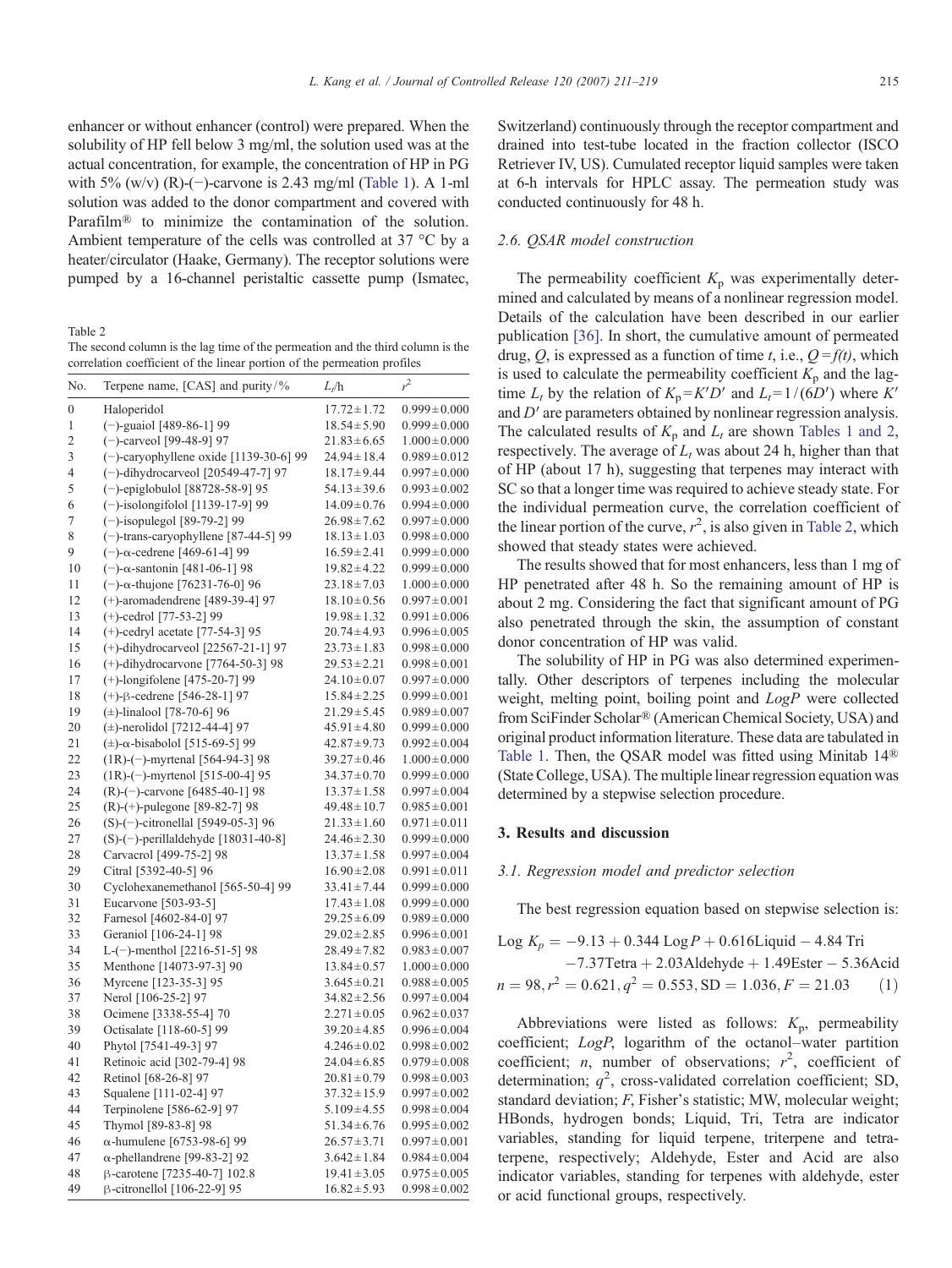<span id="page-5-0"></span>Earlier studies have found that MW and HBonds are important factors affecting the permeability coefficients of permeants through the skin [\[37,38\].](#page-8-0) However, addition of these two descriptors to Eq. (1) did not improve the current regression model.

Log 
$$
K_p = -9.70 + 0.280 \text{ Log } P + 0.774 \text{Liquid} - 5.15 \text{ Tri}
$$
  
\n $-7.91 \text{Tetra} + 2.04 \text{Aldehyde} + 1.34 \text{Ester} - 5.53 \text{ Acid}$   
\n $+0.00392 \text{MW}$   
\n $n = 98, r^2 = 0.624, q^2 = 0.544, SD = 1.037, F = 18.45$  (2)

 $\text{Log } K_p = -9.27 + 0.356 \text{ Log } P + 0.652 \text{Liquid} - 4.89 \text{ Tri}$  $-7.40$ Tetra + 2.05Aldehyde + 1.41Ester  $-5.44$  Acid  $+0.047$ HBonds  $n = 98, r^2 = 0.621, q^2 = 0.543,$  $SD = 1.041, F = 18.24$  $(3)$ 

Log 
$$
K_p = -9.69 + 0.252 \text{ Log } P + 0.775 \text{Liquid} - 5.17 \text{ Tri}
$$
  
\n $-8.01 \text{Tetra} + 2.02 \text{Aldehyde} + 1.39 \text{Ester} - 5.49 \text{ Acid}$   
\n $+0.00490 \text{MW} - 0.049 \text{HBonds}$   
\n $n = 98, r^2 = 0.624,$   
\n $q^2 = 0.539, SD = 1.042, F = 16.24$ 

A possible explanation is that the current descriptor subset in Eq. (1) encodes some of the information provided by the two descriptors, for example, triterpenes and tetraterpenes are generally larger in size than the other types of terpenes, therefore, MW may be at least partially redundant because the indicator variables for these two types of terpenes already encode some information about their respective sizes. Moreover, MW and LogP exerted some degree of collinear correlation at least for the enhancers considered here, and it is impossible to differentiate the effect of LogP from that of MW. As for HBonds, it was found that liquid terpenes generally have poorer ability to form hydrogen bonds than solid terpenes. The average numbers of hydrogen bonds that can be formed by liquid and solid terpenes are 1.1 and 2.0, respectively ( $p<0.05$ ). As such, the indicator variable for liquid terpenes may encode the effects of hydrogen bonds, rendering the descriptor HBonds unnecessary.

Eq. (1) provides a simple way to predict the enhancing ability of terpene enhancers for drugs with physicochemical properties similar to HP. All the descriptors of Eq. (1) are readily available and the predictions are within the reasonable error range (Fig. 2). Compared with another reported model [\[28\]](#page-8-0), which requires complicated descriptors such as electrotopological index and the lowest atomic charge in the molecule, Eq. (1) requires only the  $LogP$  value as the input variable, allowing for easier prediction of the penetration enhancing effects of other terpenes.

# 3.2. Coefficient of variation (cv) and coefficient of determination  $(r^2)$

Among all the descriptive statistics, the coefficient of variation (cv) is defined as the ratio of standard deviation (SD) to the mean [\[39\].](#page-8-0) In this study, the cv of  $Log K_p$  is 22.49%,



Fig. 2. Plot of predicted  $Log K_p$  vs observed  $Log K_p$ . The dotted line represents line of unity. The area between the two dotted–dash lines represents an area within two-fold error respectively.

if  $Log K_p$  was considered to be a random variable, influenced by the terpene enhancers and other factors. On the other hand, in linear regression analysis, the coefficient of determination  $(r^2)$ is defined as the ratio of regression sum of squares (SSR) to total sum of squares (SSTO), where r is known as correlation coefficient. The only link connecting cv and  $r^2$  is SD, i.e.,  $SD = \sqrt{SSTO/(n-1)}$ , where *n* is the number of data points. Although both cv and  $r^2$  indicate variations, they are completely different statistics and by no means additive as argued in several publications [\[20,37,40\]](#page-7-0). The former is the measure of total variation of a certain data set, useful for comparing variation in data sets with markedly different means, or data expressed in different units of measurement, while the latter is the proportionate reduction of total variation associated with the use of predictor variables in linear regression analysis. For the current model, the  $r^2$  is 0.621, which indicates that 62.1% of the total variation was reduced by introducing the 7 predictor variables in Eq. (1). Therefore, it is inappropriate to explain that the remaining 37.9% was caused by the 22.49% dataset variability. This can be exemplified by a simple linear regression where all observations fall on the fitted regression line. As such, the  $r^2$  is unity and there is no remaining variations left to be accounted by the cv of the data set.

While the  $r^2$  cannot be compared with cv, it is interesting to compare  $r^2$  from the regression model with that from the oneway ANOVA model. For the current data set, the  $r^2$  from the one-way ANOVA model is 97.63%, if the data were grouped by individual terpenes. It indicates that out of an SSTO of 254.42, 97.63% resulted from terpenes and the variation within group accounts for less than 3%. This infers that the terpene is the single important factor affecting  $Log K_p$ . The regression model shown in Eq. (1) could explain only 62% with the 7 factors, and although it led a smaller  $r^2$  than ANOVA models, it yielded valuable information.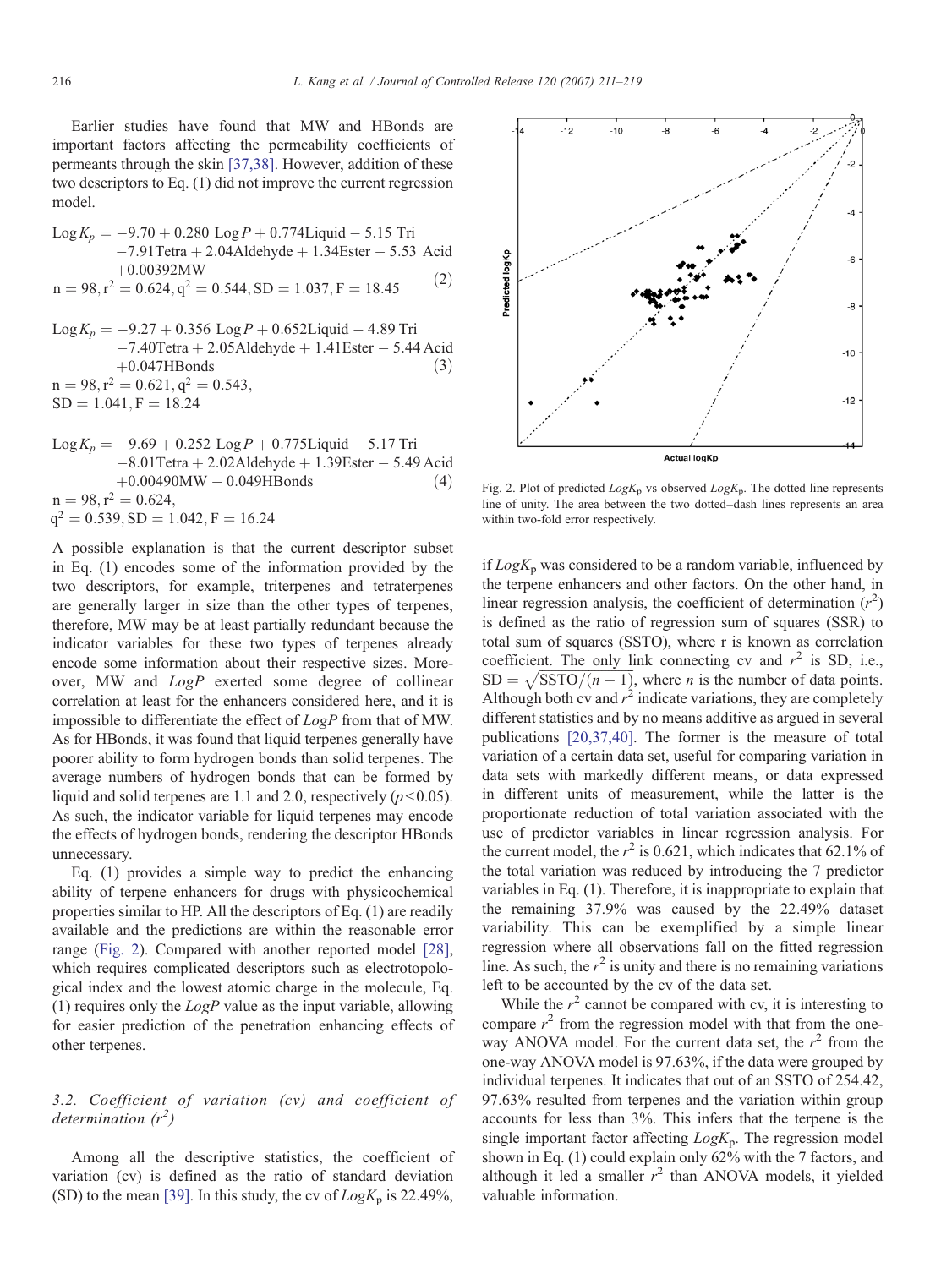## 3.3. Predicted  $Log K_p$  vs observed  $Log K_p$  values

A plot of the predicted  $Log K<sub>p</sub>$  values from Eq. (1) against the observed values, as given in [Fig. 2](#page-5-0), shows that the predicted  $Log K<sub>p</sub>$  values for all the terpenes are less than two-fold from the observed  $Log K<sub>p</sub>$  values. This suggests that the model does not have a tendency to overpredict or underpredict the  $Log K<sub>p</sub>$ values and thus is useful for the prediction of  $Log K<sub>p</sub>$  values of terpenes. The predictive correlation coefficient, i.e.,  $q^2$ , was obtained by cross-validation using a leave-one-out deletion pattern. For the current model shown in Eq. (1),  $q^2$  is larger than 0.5, which also suggests it has good predictive ability.

## 3.4. The mechanistic implications of the model

For all the seven predictors from Eq. (1), LogP, Liquid, Aldehyde and Ester have positive coefficients while Tri, Tetra and Acid have negative coefficients. These suggest that, first, liquid terpenes tend to produce better enhancing effects than solid terpenes; second, triterpenes and tetraterpenes generally have poorer penetration enhancer effects than other terpenes; and third, terpenes with aldehyde and ester functional groups tend to increase  $Log K<sub>p</sub>$  while those with acid functional groups tend to decrease  $Log K_p$ .

Among all the predictors,  $LogP$  is the most interesting one, which consistently appears in many QSAR models including skin permeation models [\[14,37\].](#page-7-0) As a ratio of two concentrations at equilibrium, LogP represents collective effects of all intermolecular forces between a solute and the two types of media. From Eq. (1), it can be seen that terpenes with larger LogP values are more effective enhancers than those with smaller LogP. This may be explained by the fact that it is easier for the lipophilic terpenes to be mixed with stratum corneum intercellular lipids so as to extract lipids or induce lipid phase transition, the net effect offering a more permeable SC. Interestingly, it is also true that compounds with large  $LogP$ permeate faster than those with small LogP.

Apart from LogP, all the other predictors are qualitative variables. For Tri, Tetra and Acid, there is only one compound related to each of them, which are squalene, β-carotene and retinoic acid, respectively ([Fig. 1](#page-2-0)). Although squalene is in liquid form at room temperature with a large LogP, its enhancing effect is poor, which made the coefficient of the descriptor of Tri negative. β-carotene and retinoic acid are both solids and retarded the permeation of the drug and have negative coefficients. It is found that liquid terpenes were more effective than solid terpenes, which may be explained by the difference in the numbers of HBonds that liquid and solid terpenes can form with the intercellular lipids of the SC. On average, liquid terpenes form fewer HBonds than solid terpenes. Therefore, it is easier for these liquid terpenes to pass through the lipid passages within the stratum corneum, where two of three major lipid components, i.e., ceramides and cholesterol, have the capacities to form HBonds [\[41,42\]](#page-8-0). One mechanism of facilitated penetration is the formation of micelles or other complexes by the enhancers with the permeants. These reversible complexes, which may decompose after passing

though the stratum corneum, can permeate through SC lipid passages at a faster rate than the permeants alone, for the same reason that terpene enhancers can pass through the skin more rapidly than HP [\[43\].](#page-8-0)

It is also noted that aldehyde and ester functional groups were found in terpenes, which are better enhancers. The boiling points of aldehydes are lower than those of corresponding alcohols due to the absence of HBonds. Their water solubility values are higher because of low molecular weights and large dipole interactions compared to the other groups. For esters, their boiling points are comparable to those of aldehydes but lower than those of acids and alcohols of comparable size due to the lack of HBonds between ester molecules. These relatively weak intermolecular forces may allow terpenes with aldehyde or ester functional groups to act more effectively as penetration enhancers than those with other functional groups.

#### 3.5. Other deselected predictors

Although the solubilizing ability of terpenes for HP has been considered to be a very important factor for influencing skin permeation [\[41\],](#page-8-0) the results from this study showed otherwise. It should be noted that the drug concentration was fixed at similar drug concentration gradients in order to compare the enhancing ability of terpenes. In general, greater solubilization is advantageous in transdermal drug delivery since a higher drug concentration creates a higher concentration gradient across skin, driving more drug through the skin. Typically, terpenes increase the solubility of HP to more than 3 mg/ml [\(Table 1](#page-3-0)). In this permeation study, HP at 3 mg/ml was the concentration in the donor cells so that the concentration gradients are similar across the SC. However, when formulating the dosage form, saturated solutions of the drug may be used to achieve better permeation.

Boiling point, a characteristic index of intermolecular interaction, was also deselected in this study. A possible explanation may be that it describes the properties at high temperature range while the current study is conducted at room temperature. Other predictors such as the types of terpene or functional groups were deselected because they did not show enough statistical significance.

#### 3.6. Statistical estimation and theoretical relationship

By definition,  $K_p = KD/l$ . Taking logarithmic conversion on both sides of the equation,  $Log K<sub>p</sub>$  is a sum of  $Log K$  and  $Log(D/$ l). The best regression equation included a most significant term of LogP (partition coefficient between octanol and water for terpenes) among all, which could be considered to be closely resemble to the *LogK* term (partition coefficient between vehicle and skin for HP). It indicates that the model constructed for QSAR is predictable by the theoretical relationship of  $Log K<sub>p</sub>=Log K+Log(D/l)$ . As a result, QSAR could be more accurately evaluated based on the quantitative influence of terpenes on these two terms,  $Log K$  and  $Log(D/l)$ . Although both P and K describe the partition between hydrophilic phase and hydrophobic phase but for terpenes and HP, respectively, the presence of terpenes in the hydrophilic phase (as vehicle) should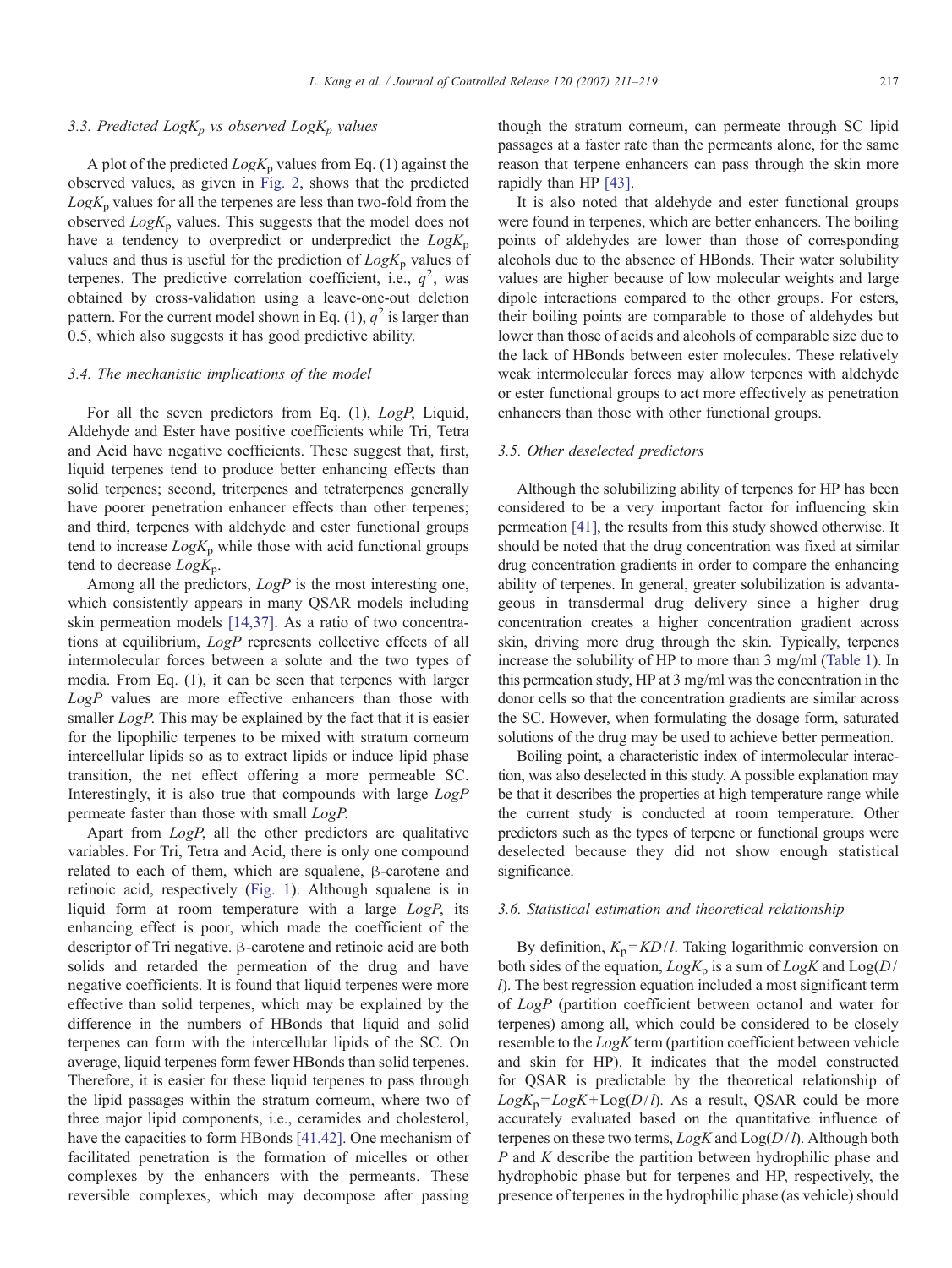<span id="page-7-0"></span>lead to a deviation of  $p$  value from K value with the extent dependent on the solubilizing effect of terpenes on HP in the vehicle. In light of this finding, the solubility (Sol) was forcibly added to the other predictor variables shown in Eq. (1) for another regression analysis. The result showed that the value of  $r^2$  increased only by 0.1%. However, the positive coefficient of Sol suggested that higher solubility of HP could lead to an increased permeation. The reason may be because terpenes formed complexes with HP, which, in turn, increased LogK.

The second term  $Log(D/l)$  in the relationship of  $LogK_p$ =  $Log+Log(D/l)$  is considered to influence the diffusion pathway of terpenes, including diffusion resistance  $(D)$  and length of path  $(l)$ . For a hydrophobic compound like HP, the former can be related to the easiness of diffusion across the lipid region and the latter is to describe the modification of diffusion path involving lipid region. Therefore, the perturbation of terpenes on the structure domain of lipid region should give different extent of the influence on this term, in turn affecting the resulting  $K_p$  value. As expected, these structural descriptors, including Triter, Tetrater, Ester, Aldehyde, and Acid, could have some influence on the Log  $(D/l)$  term resulting in their inclusion in the best regression model. However, instead of using qualitative descriptor, a quantitative term that can be related to the perturbation on the lipid region of skin, such as the phase transition temperature of lipid structure that modified by the presence of terpenes could be considered for future study.

#### 4. Conclusion

Our study suggests that terpenes which possess one or combinations of the specific properties related to the level of hydrophobicity, phase (liquid state), appearance of specific functional groups (ester or aldehyde but not acid), and chemical types (not a triterpene or tetraterpene) may be better enhancers for drug permeation through skin. This knowledge is useful for the design of new terpene enhancers and for preliminary screening of terpenes as penetration enhancers. The established quantitative structure-activity relationship models allow the prediction of HSPE of other terpenes and terpenoid compounds for drugs with physicochemical properties similar to HP without the need to conduct *in vitro* experiments with scarce human skin samples. Moreover, in terms of methodology for QSAR study, it is inappropriate to partition the coefficient of the MRL model using the coefficient of variation of the data set.

## Acknowledgement

Thanks are due to The National University of Singapore Academic Research Fund for supporting this work.

### References

- [1] B.W. Barry, Breaching the skin's barrier to drugs, Nat. Biotechnol. 22 (2) (2004) 165–167.
- [2] P. Karande, A. Jain, K. Ergun, V. Kispersky, S. Mitragotri, Design principles of chemical penetration enhancers for transdermal drug delivery, Proc. Natl. Acad. Sci. U. S. A. 102 (13) (2005) 4688–4693.
- [3] A.C. Williams, B.W. Barry, Penetration enhancers, Adv. Drug Deliv. Rev. 56 (5) (2004) 603–618.
- [4] H. Okamoto, M. Ohyabu, M. Hashida, H. Sezaki, Enhanced penetration of mitomycin C through hairless mouse and rat skin by enhancers with terpene moieties, J. Pharm. Pharmacol. 39 (7) (1987) 531–534.
- [5] R.A. Thakur, Y. Wang, B.B. Michniak, Essential oils and terpenes, in: E.W. Smith, H.I. Maibach (Eds.), Percutaneous Penetration Enhancers, 2006, pp. 159–173.
- [6] A.C. Williams, B.W. Barry, Terpenes and the lipid-protein-partitioning theory of skin penetration enhancement, Pharm. Res. 8 (1) (1991) 17–24.
- [7] FDA. Part 182 substances generally recognized as safe. [http://www.cfsan.](http://www.cfsan.fda.gov/~lrd/fcf182.html) [fda.gov/~lrd/fcf182.html.](http://www.cfsan.fda.gov/~lrd/fcf182.html) Accessed on Nov 30, 2006.
- [8] C. Hansch, A. Leo, D. Hoekman, Exploring QSAR: Hydrophobic, Electronic, and Steric Constants, American Chemical Society, Washington, D.C., 1995.
- [9] L.X. Yao, Z.C. Wu, Z.L. Ji, Y.Z. Chen, X. Chen, Internet resources related to drug action and human response: a review, Appl. Bioinformatics 5 (3) (2006) 131–139.
- [10] J.R. Votano, M. Parham, L.M. Hall, L.H. Hall, L.B. Kier, S. Oloff, A. Tropsha, QSAR modeling of human serum protein binding with several modeling techniques utilizing structure-information representation, J. Med. Chem. 49 (24) (2006) 7169–7181.
- [11] U. Norinder, C.A. Bergstrom, Prediction of ADMET properties, ChemMedChem 1 (9) (2006) 920–937.
- [12] H. van de Waterbeemd, E. Gifford, ADMET in silico modelling: towards prediction paradise? Nat. Rev. Drug Discov. 2 (3) (2003) 192–204.
- [13] P. Mazzatorta, M. Smiesko, E. Lo Piparo, E. Benfenati, OSAR model for predicting pesticide aquatic toxicity, J. Chem. Inf. Model. 45 (6) (2005) 1767–1774.
- [14] F. Yamashita, M. Hashida, Mechanistic and empirical modeling of skin permeation of drugs, Adv. Drug Deliv. Rev. 55 (9) (2003) 1185–1199.
- [15] G.L. Flynn, Physicochemical determinants of skin absorption, in: T. Gerrity, C. Henry (Eds.), Principles of Route-to-Route Extrapolation for Risk Assessment, Elsevier, New York, 1990, pp. 93–127.
- [16] D. Neumann, O. Kohlbacher, C. Merkwirth, T. Lengauer, A fully computational model for predicting percutaneous drug absorption, J. Chem. Inf. Model. 46 (1) (2006) 424–429.
- [17] M.T. Cronin, J.C. Dearden, G.P. Moss, G. Murray-Dickson, Investigation of the mechanism of flux across human skin in vitro by quantitative structure-permeability relationships, Eur. J. Pharm. Sci. 7 (4) (1999) 325–330.
- [18] I.T. Degim, New tools and approaches for predicting skin permeability, Drug Discov. Today 11 (11–12) (2006) 517–523.
- [19] N. el Tayar, R.S. Tsai, B. Testa, P.A. Carrupt, C. Hansch, A. Leo, Percutaneous penetration of drugs: a quantitative structure-permeability relationship study, J. Pharm. Sci. 80 (8) (1991) 744–749.
- [20] R.O. Potts, R.H. Guy, Predicting skin permeability, Pharm. Res. 9 (5) (1992) 663–669.
- [21] R.O. Potts, R.H. Guy, A predictive algorithm for skin permeability: the effects of molecular size and hydrogen bond activity, Pharm. Res. 12 (11) (1995) 1628–1633.
- [22] S. Fujiwara, F. Yamashita, M. Hashida, QSAR analysis of interstudy variable skin permeability based on the "latent membrane permeability" concept, J. Pharm. Sci. 92 (10) (2003) 1939–1946.
- [23] E.J. Lien, H. Gao, QSAR analysis of skin permeability of various drugs in man as compared to in vivo and in vitro studies in rodents, Pharm. Res. 12 (4) (1995) 583–587.
- [24] G.P. Moss, J.C. Dearden, H. Patel, M.T. Cronin, Quantitative structurepermeability relationships (QSPRs) for percutaneous absorption, Toxicol. in Vitro 16 (3) (2002) 299–317.
- [25] S. Geinoz, S. Rey, G. Boss, A.L. Bunge, R.H. Guy, P.A. Carrupt, M. Reist, B. Testa, Quantitative structure-permeation relationships for solute transport across silicone membranes, Pharm. Res. 19 (11) (2002) 1622–1629.
- [26] A.R. Katritzky, D.A. Dobchev, D.C. Fara, E. Hur, K. Tamm, L. Kurunczi, M. Karelson, A. Varnek, V.P. Solov'ev, Skin permeation rate as a function of chemical structure, J. Med. Chem. 49 (11) (2006) 3305–3314.
- [27] A.C. Williams, B.W. Barry, The enhancement index concept applied to terpene penetration enhancers for human skin and model lipophilic